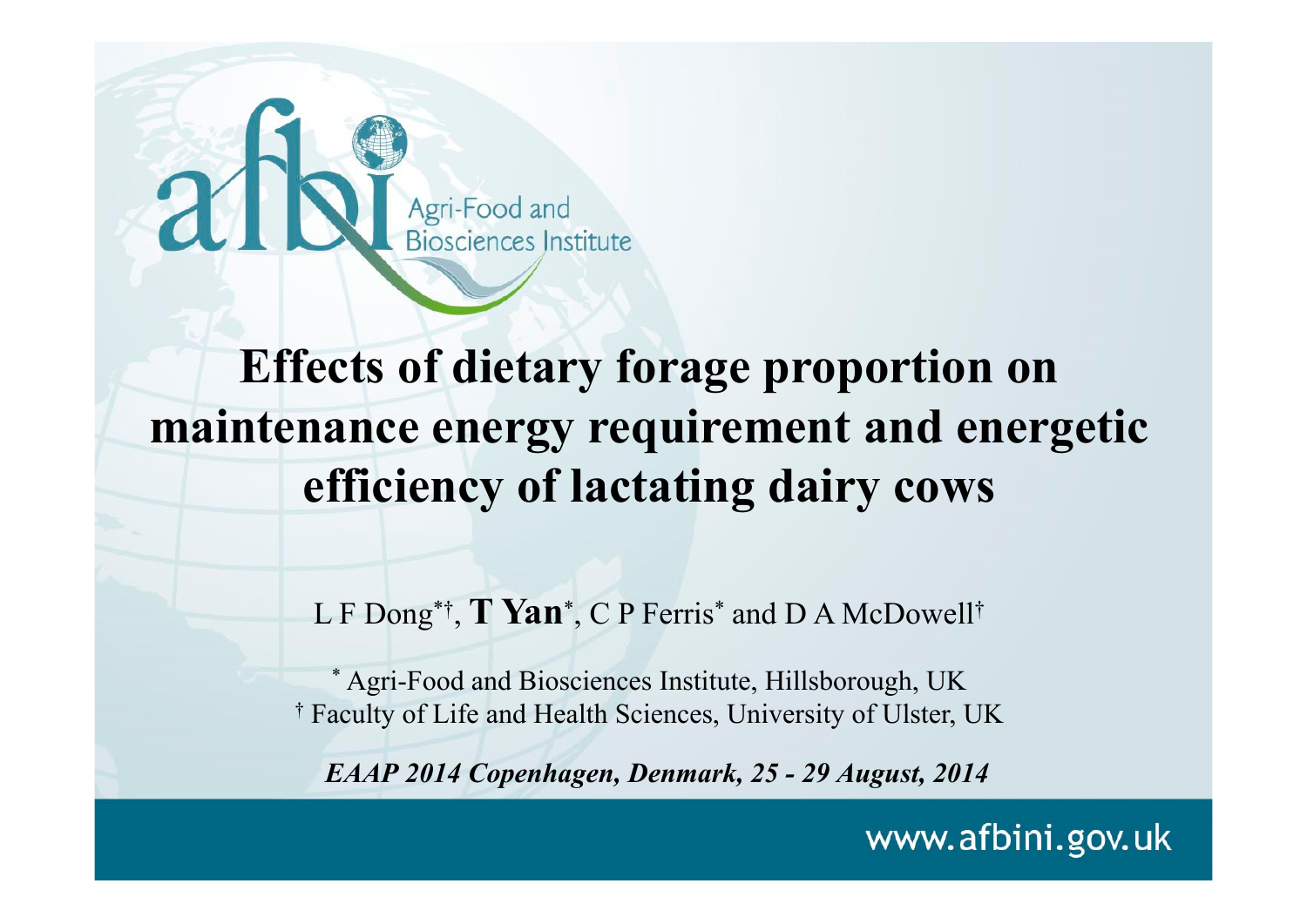#### **Introduction**

 There is evidence indicating that dietary forage proportion can influence maintenance energy requirement of dairy cows

- An early study (Yan et al., 1997) reported a positive relationship between ME requirement for maintenance and dietary silage proportion
- However, this effect has not been considered in the majority of energy feeding systems for dairy cows used across the world
	- Ц Normally, a single value for maintenance energy requirement  $(MJ/kg^{0.75})$  is recommended for rationing dairy cows, irrespective of diet forage proportion
- There is a need to address this issue, especially for dairy cows managed under the low input and organic dairy production systems

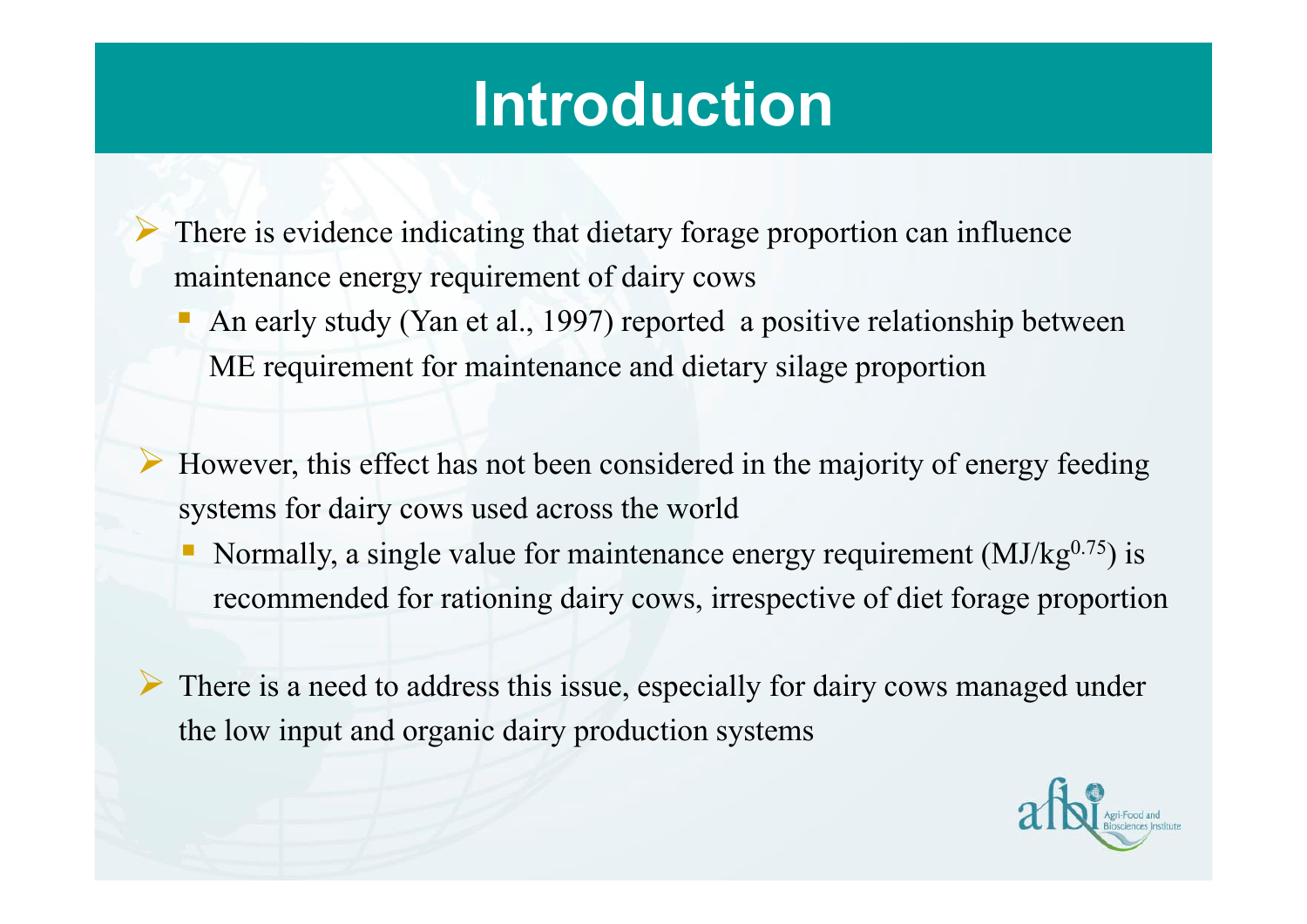#### **Objective**

 The objective was to use a large calorimeter dataset of lactating dairy cows to evaluate the effects of dietary forage proportion on:

- $\mathbb{R}^n$ Metabolisable energy requirement for maintenance  $(ME_m)$
- T. Efficiency of utilisation of ME for lactation  $(k_1)$

(this study was funded by a FP7 project – SOLID sustainable organic and low input dairying)



 $\blacktriangleright$ 





Food and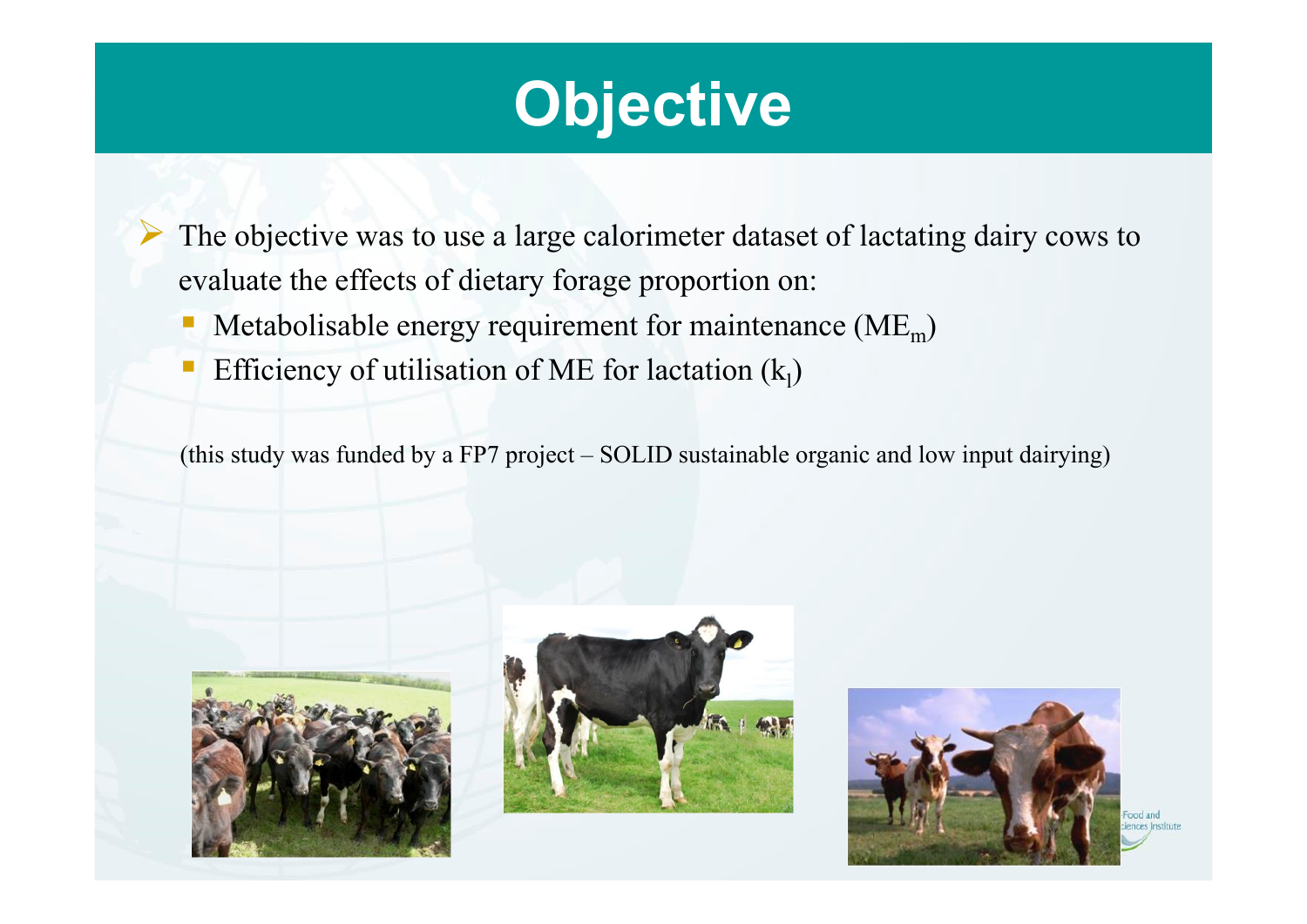#### **AFBI calorimetric data**

- $\triangleright$  924 lactating cow data used in the present study obtained from 32 calorimeter chamber experiments undertaken at AFBI from 1992 to 2010
	- F 814 from Holstein-Friesian cows
	- Π 48 from Norwegian cows
	- 62 from HF crossbred cows
	- Animal characteristics
		- П Parity:  $1^{st} = 258$  cows,  $2^{nd} = 206$  and  $3^{rd}$  or over  $= 460$
		- F Days in milk: 20 to 354
		- F Genetic merit (HF): low to high yielding cows
- $\blacktriangleright$ Diet information

 $\blacktriangleright$ 

- Forage only diets  $= 65$ , and mixed diets  $= 859$
- П With mixed diets, forage proportion  $= 10$  to 87% (DM basis)
- Majority of diets based on grass silage

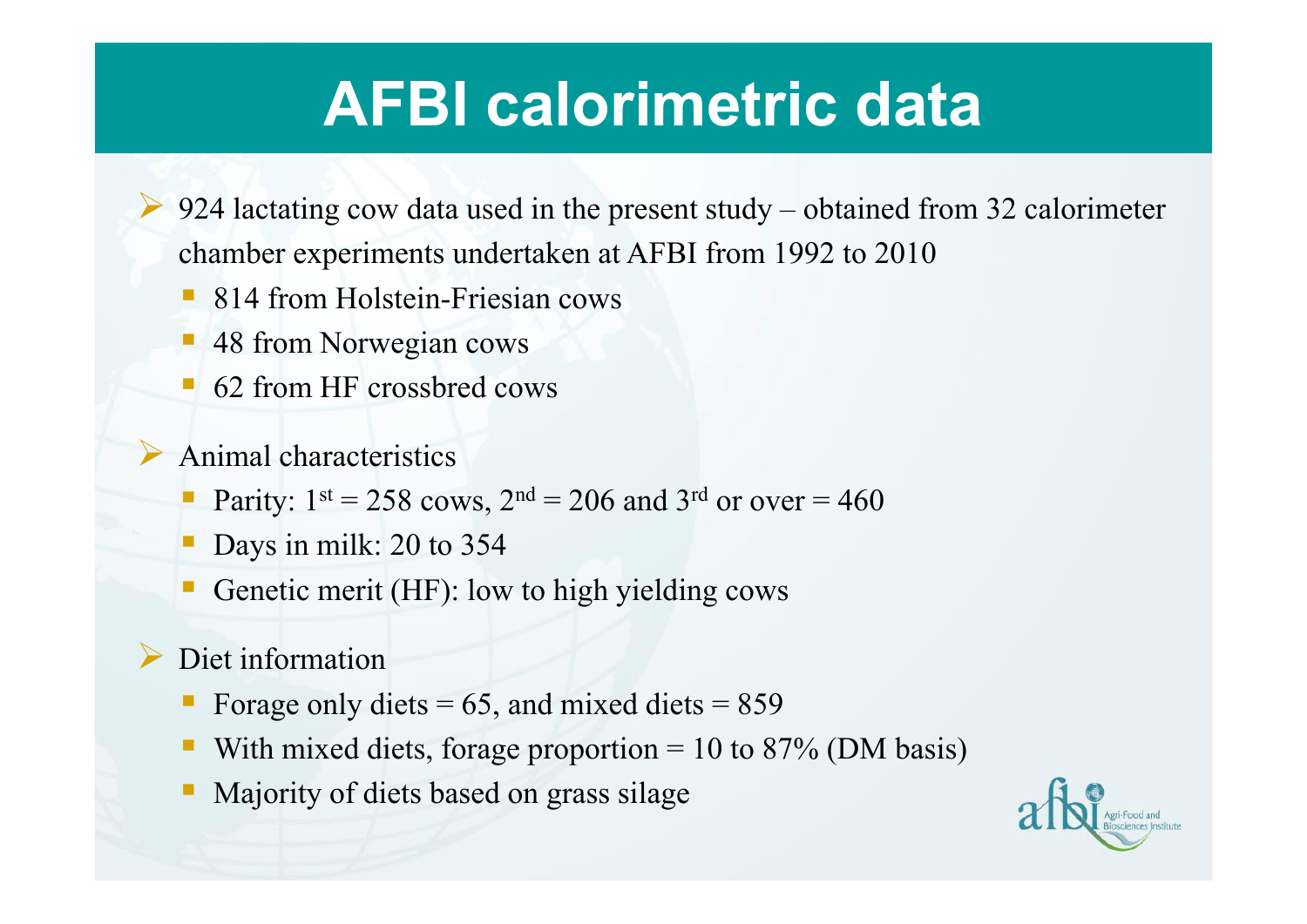#### **Calorimeter measurement**

Chamber measurement of energy intake and output

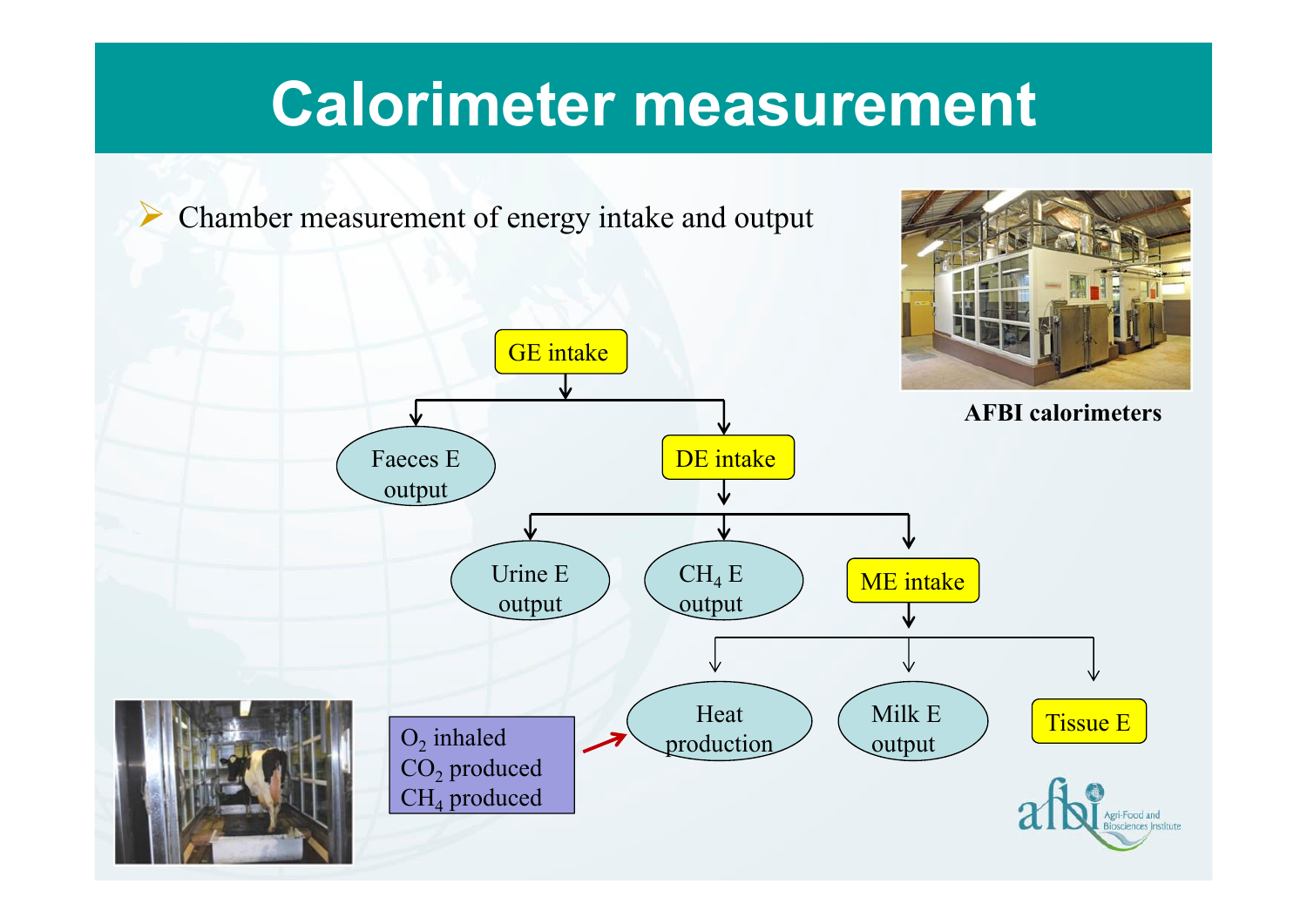#### **Statistical analysis**

 The whole dataset was divided into 3 groups based on forage proportion in diets (FP): FP < 30%, FP = 30% to 99% and FP =  $100\%$ 

 Two statistical methods used to evaluate if there was any significant differences between the 3 groups of data in ME requirement for maintenance ( $ME<sub>m</sub>$ ) and efficiency of ME use for lactation  $(k_1)$ 

Π ANOVA – Analysis of variance

 $\blacktriangleright$ 

F **Linear regression between ME<sub>m</sub> or**  $k_1$  **and ME intake** 

 $\blacktriangleright$  Effects of a number of factors were removed, including experiments, days of milk, parity, milk yield and genetic merit

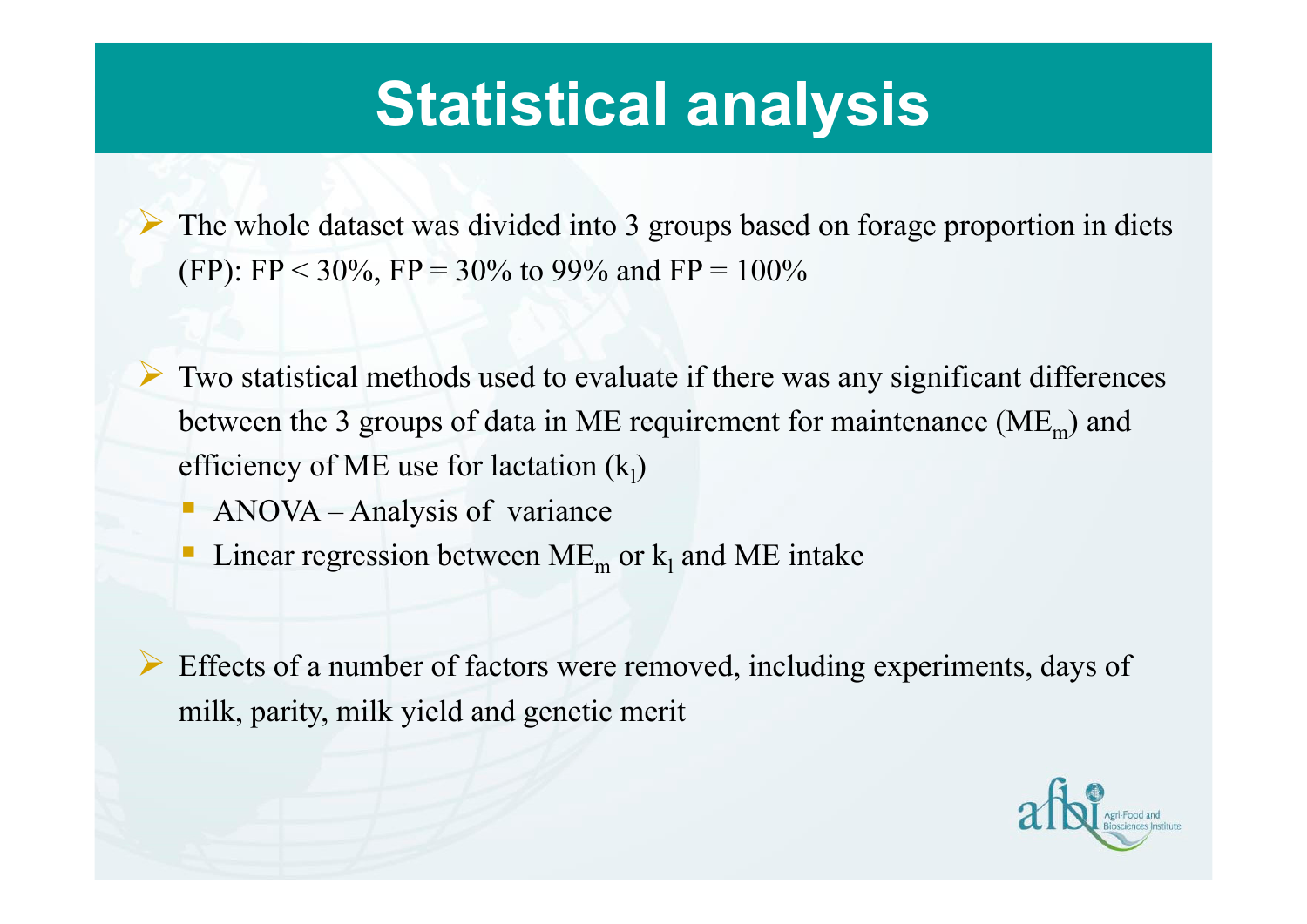### **Calculation of ME m and kl**

 $\triangleright$  ME requirement for maintenance (ME<sub>m</sub>) and efficiency of ME use for lactation  $(k<sub>1</sub>)$  for individual cows calculated using energy intake and output data

 $\blacktriangleright$  $M_{\rm m}$  (MJ/kg<sup>0.75</sup>) = heat production minus energy losses from the inefficiencies of ME use for lactation, tissue change and pregnancy (AFRC, 1993)

 $k_1$  = milk energy output (E<sub>1</sub>) adjusted to zero tissue energy retention (E<sub>g</sub>) divided by difference between ME intake and  $ME_{m}$ 

 $k_1 = (E_1 + a*E_g)/(ME)$  intake - ME<sub>m</sub>)

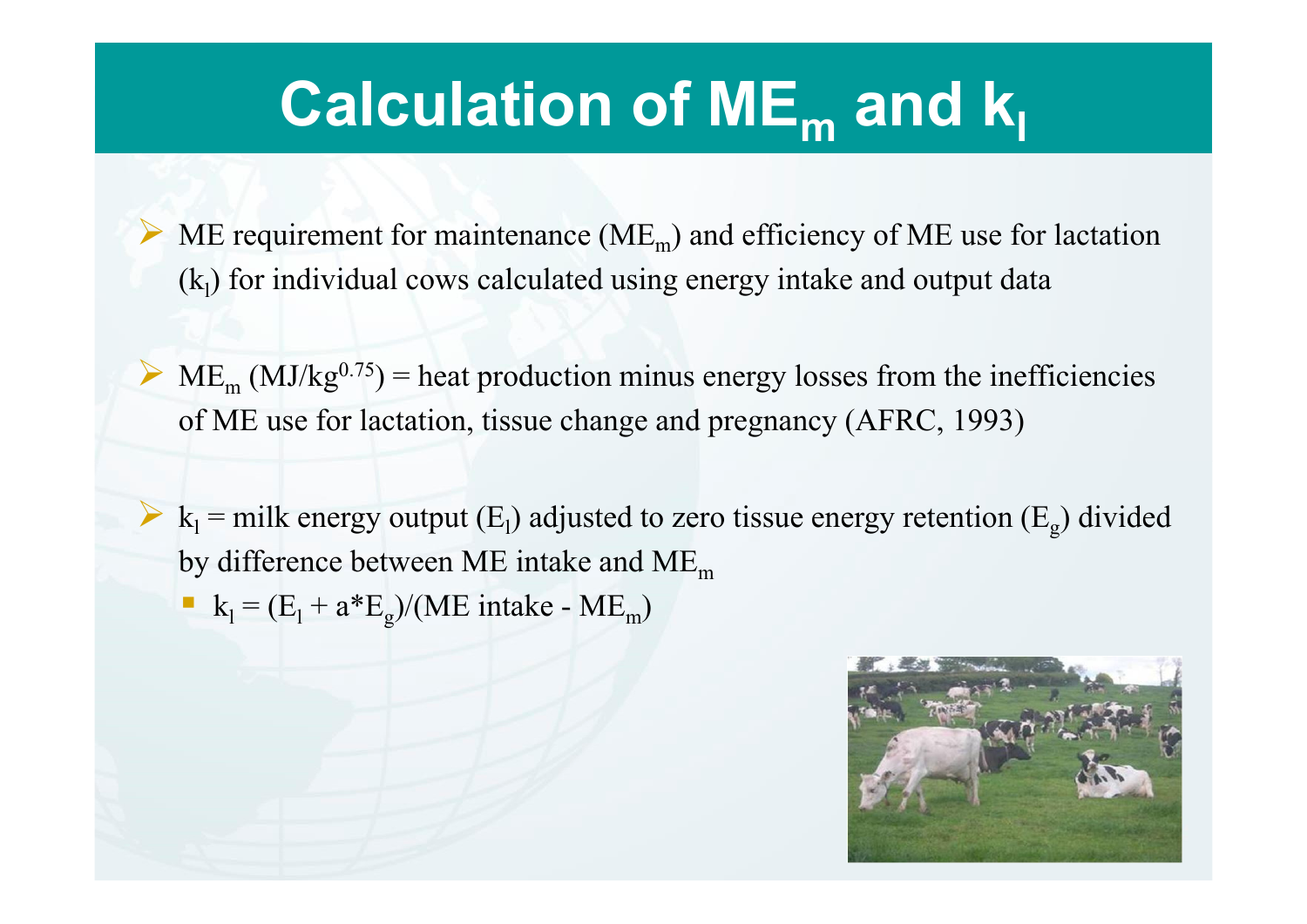#### **Animal and diet data**

|                          | Mean | <b>SD</b> | Minimum      | Maximum |
|--------------------------|------|-----------|--------------|---------|
| Body weight (kg)         | 553  | 66.7      | 379          | 757     |
| Body condition score     | 2.5  | 0.39      | 1.5          | 4.5     |
| Days in milk             | 164  | 85.9      | 18           | 354     |
| <b>Lactation number</b>  | 2.5  | 1.6       | $\mathbf{1}$ | 9       |
| Milk yield $(kg/d)$      | 22.4 | 7.83      | 1.0          | 49.1    |
| Forage proportion $(\%)$ | 53   | 20.5      | 10           | 100     |

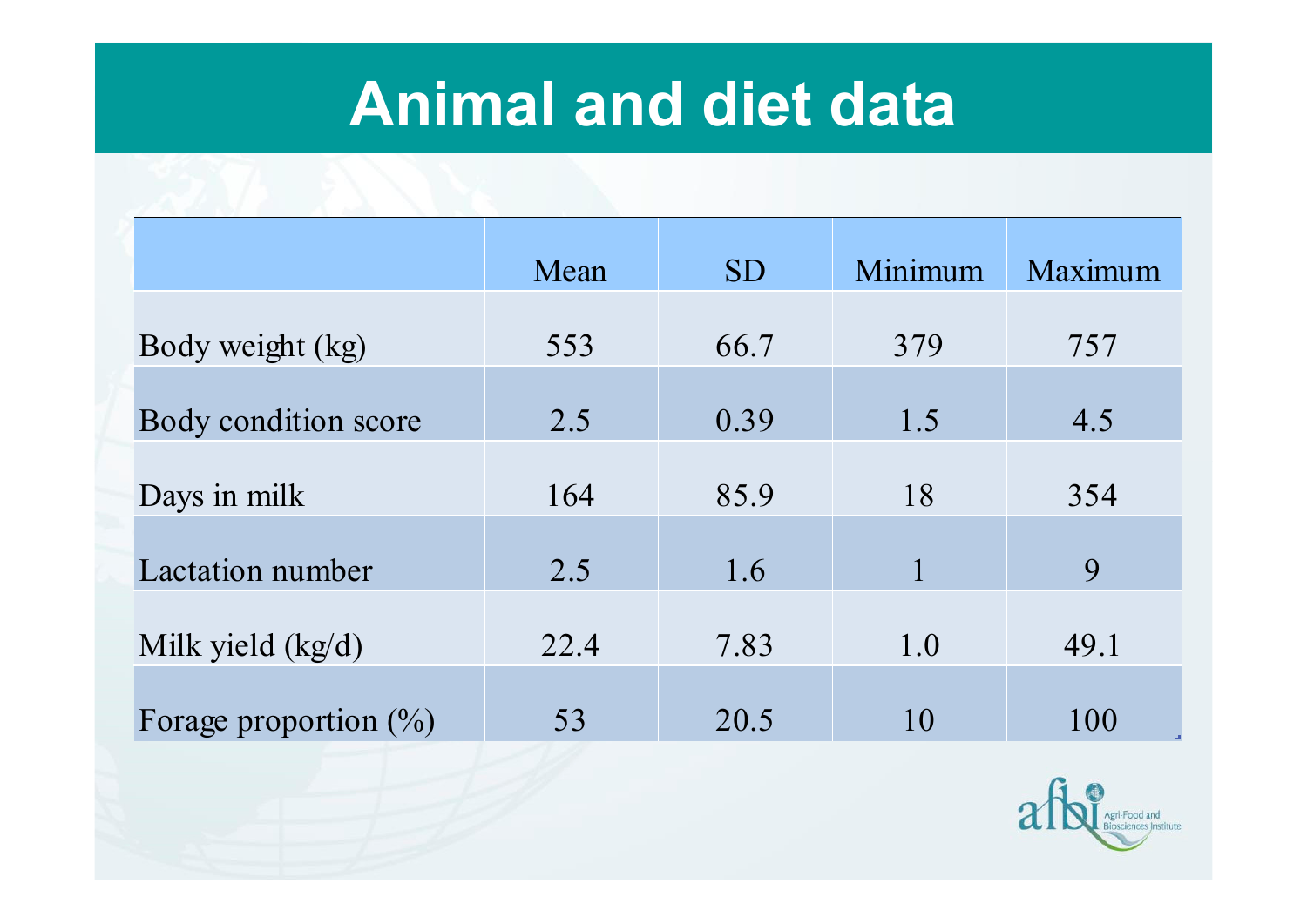#### **Energy intake and output data**

|                       | Mean           | <b>SD</b> | Minimum        | Maximum       |
|-----------------------|----------------|-----------|----------------|---------------|
| GE intake             | 311            | 63.3      | 114            | 485           |
| Faecal energy         | 79             | 21.1      | 25             | 150           |
| Urine energy          | 11             | 4.1       | $\overline{2}$ | 59            |
| Methane energy        | 21             | 4.4       | 8              | 38            |
| Heat production       | 125            | 20.3      | 67             | 184           |
| Milk energy           | 70             | 23.2      | 3              | 141           |
| <b>Energy balance</b> | $\overline{4}$ | 22.8      | $-88$          | 71            |
|                       |                |           |                | Agri-Food and |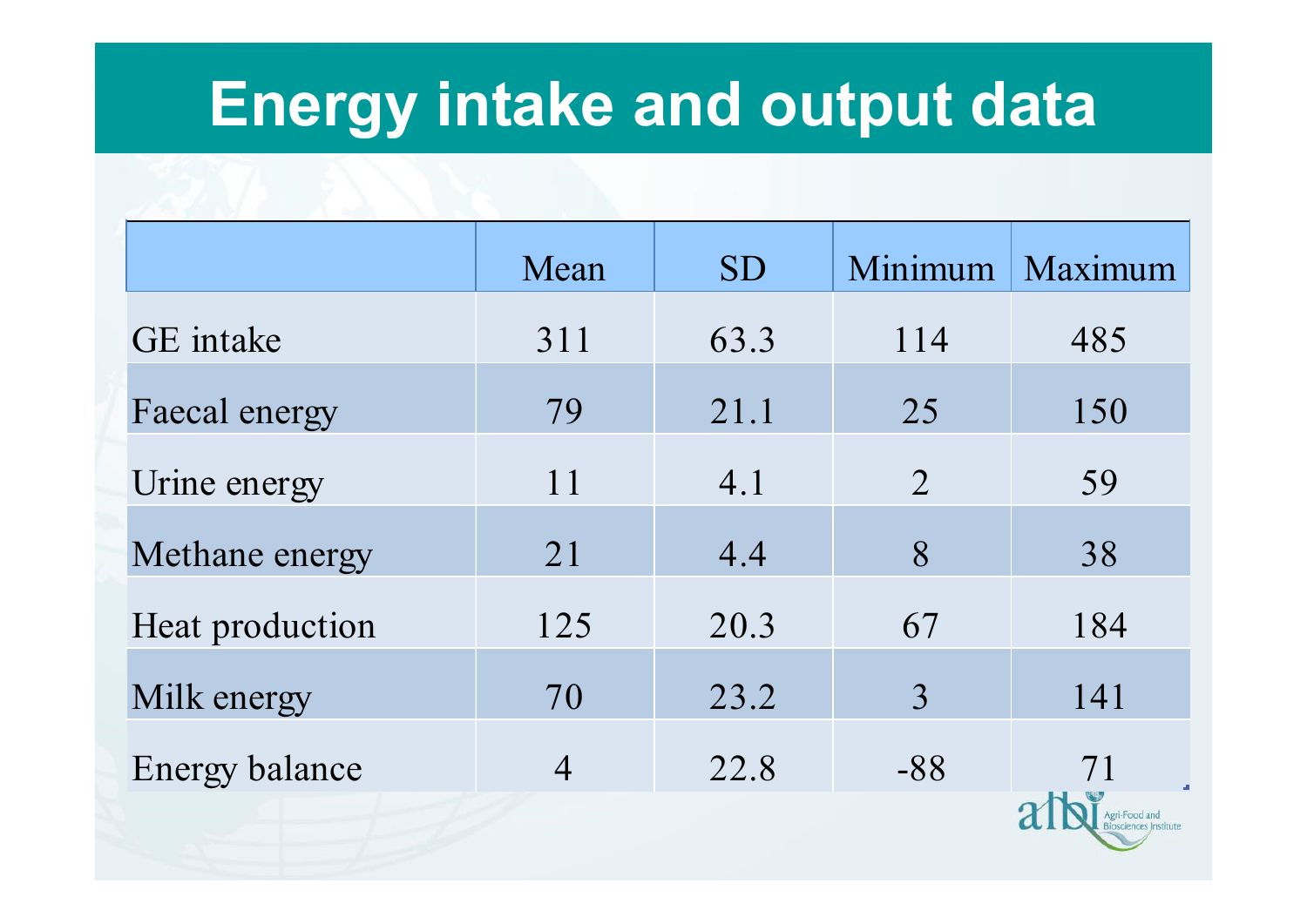## **El(0) against ME intake**

 Linear relationships between adjusted milk energy output and ME intake for the 3 groups of datasets (FP <  $30\%$ , FP =  $30\%$ -99%, FP= $100\%$ )

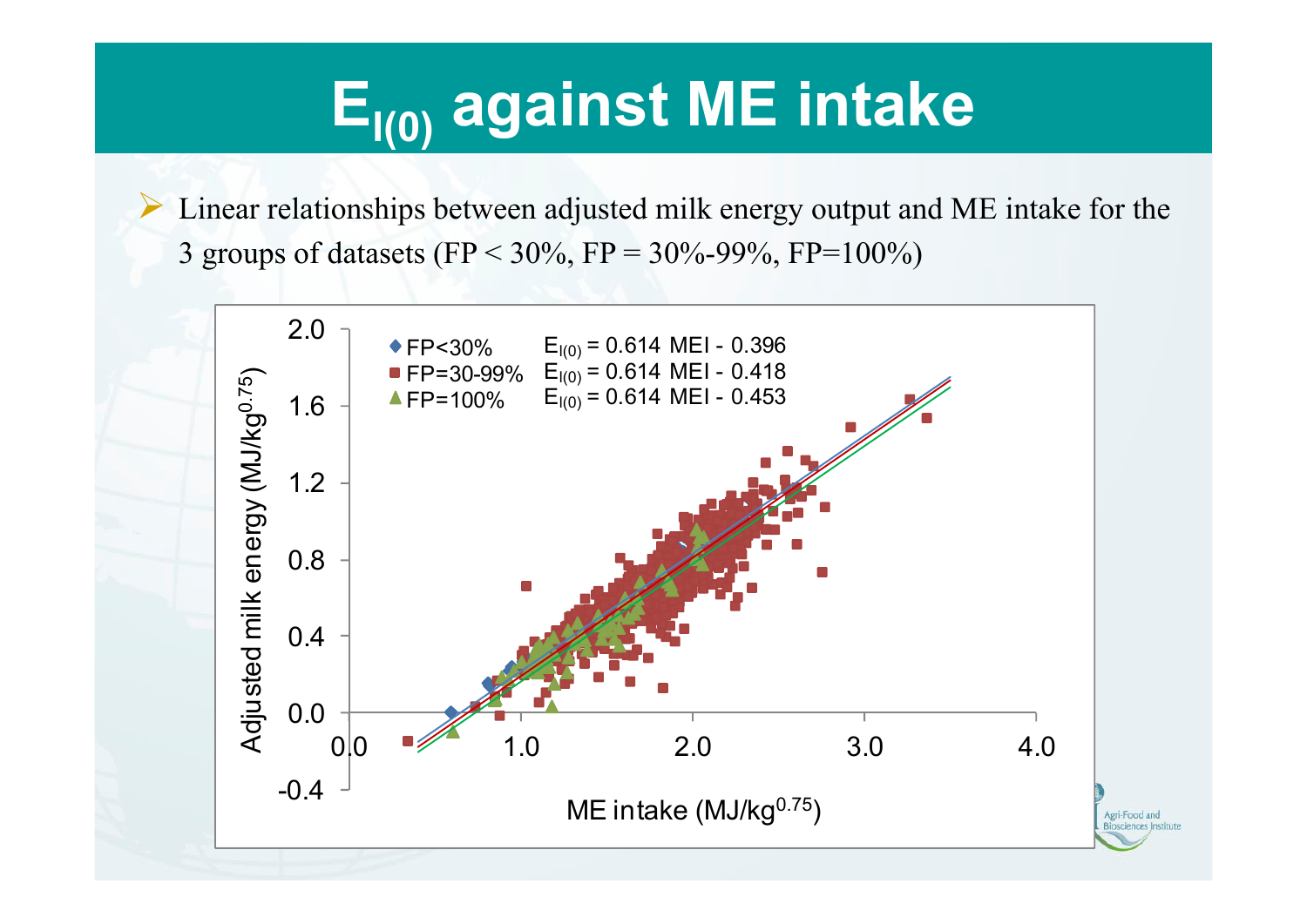## **AVONA test for ME m and kl**

ANOVA test – effects of diet forage proportions on ME<sub>m</sub> and  $k_1$ 

|                                   | Diet forage proportion |               |         | s. e. | $P$ -value |
|-----------------------------------|------------------------|---------------|---------|-------|------------|
|                                   | $< 30\%$               | $30\% - 99\%$ | $100\%$ |       |            |
| $ME_{m}$ (MJ/kg <sup>0.75</sup> ) | 0.647                  | 0.672         | 0.725   | 0.033 | 0.021      |
| $k_1$                             | 0.645                  | 0.642         | 0.634   | 0.046 | 0.340      |

- $\triangleright$  Results indicated that
	- $\blacksquare$  ME<sub>m</sub> (MJ/kg<sup>0.75</sup>) increased with increasing diet forage proportion
	- $\Box$ Diet forage proportion had no effects on  $k_1$

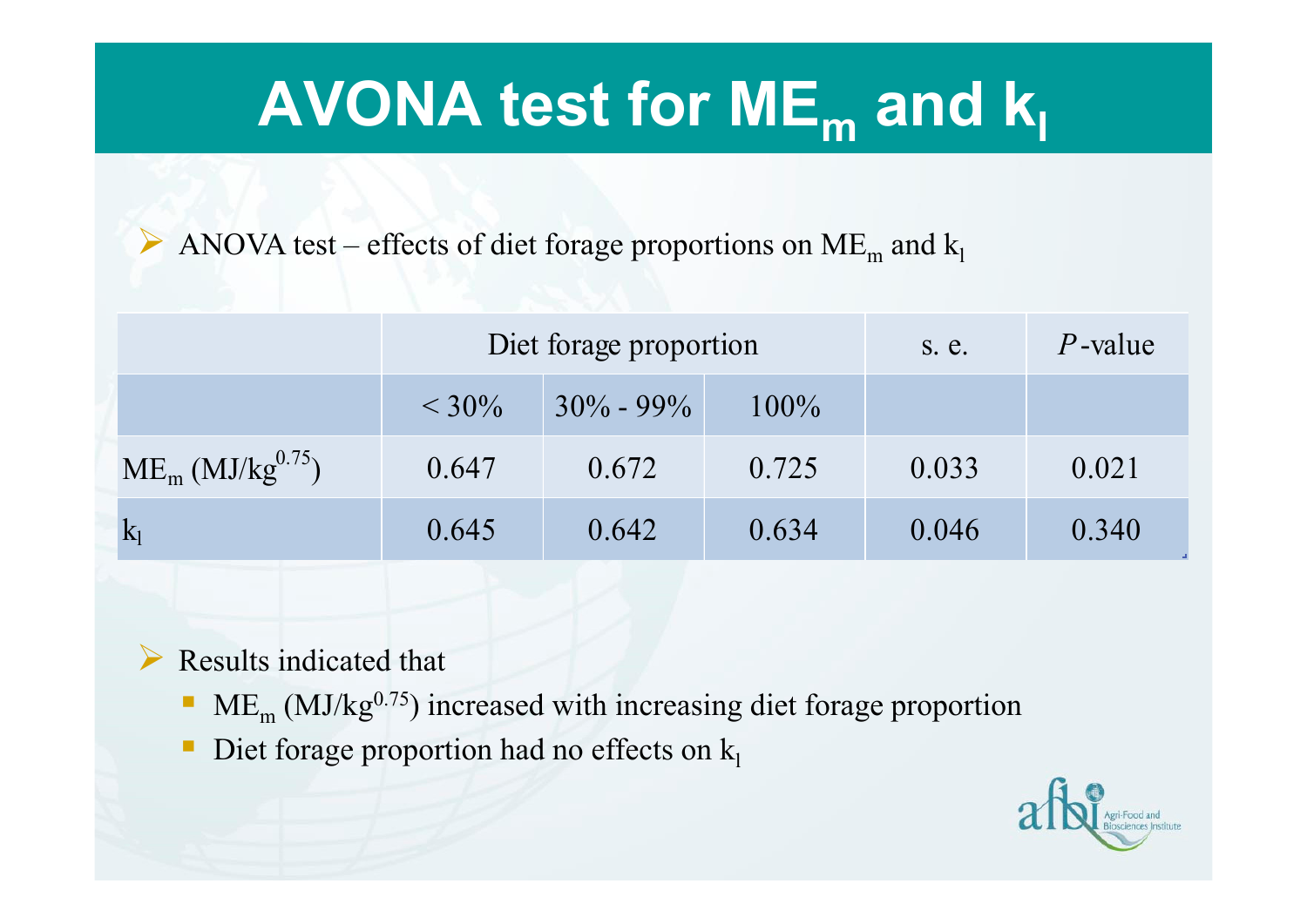#### **Linear regression for ME m**

 $\blacktriangleright$  Linear regression to examine if there was any significant difference in constants (with a common coefficient) or slopes (with a common constant) in the regressions of energy intake against energy  $\rm ME_{m}$  or  $\rm k_{l}$ 

| Forage proportion |              | Coefficient       | Constants | $R^2$ | P value     |
|-------------------|--------------|-------------------|-----------|-------|-------------|
| $<$ 30%           |              |                   | $-0.396$  |       |             |
| $30\% - 99\%$     | $E_{I(0)} =$ | $0.614$ ME intake | $-0.418$  | 0.88  | $\leq 0.05$ |
| $100\%$           |              |                   | $-0.453$  |       |             |
| $< 30\%$          |              |                   | 0.543     |       |             |
| $30\% - 99\%$     | $ME_m =$     | 0.059 ME intake   | 0.567     | 0.68  | $\leq 0.05$ |
| $100\%$           |              |                   | 0.617     |       |             |

#### $\blacktriangleright$ Results indicated that

- Increasing forage proportions increased maintenance energy requirement
- П  $\blacksquare$  ME<sub>m</sub> (MJ/kg<sup>0.75</sup>) increased with increasing ME intake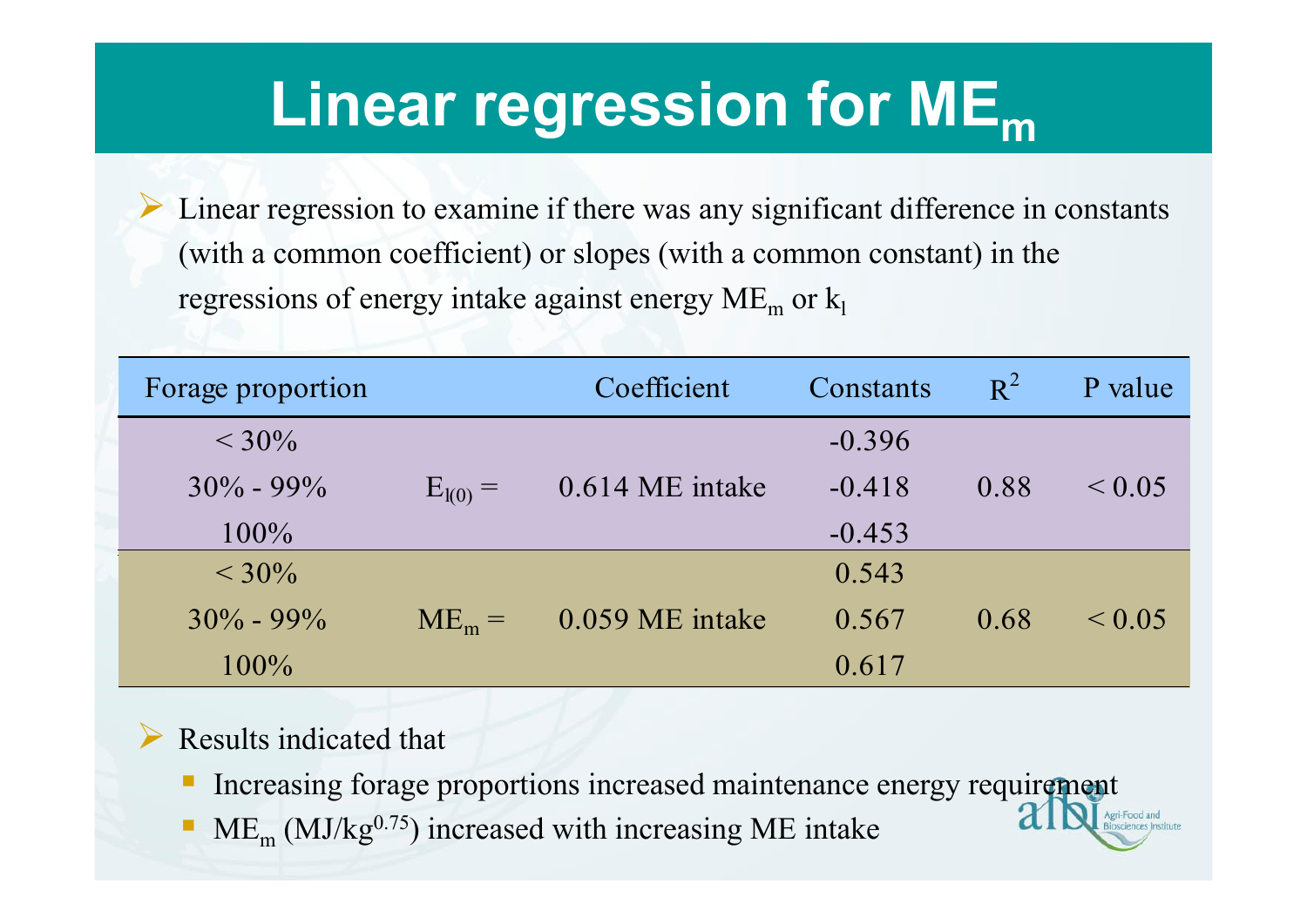#### **Conclusions**

 Dietary forage proportion has no significant effect on the efficiency of ME use of lactation  $(k_1)$  for lactating dairy cows

 $\blacktriangleright$  However, increasing dietary forage proportion can increase ME requirement for maintenance  $(ME_m)$ 

 Dairy cows managed under the low input systems may require more energy than that currently adopted, to meet their basal metabolic rates